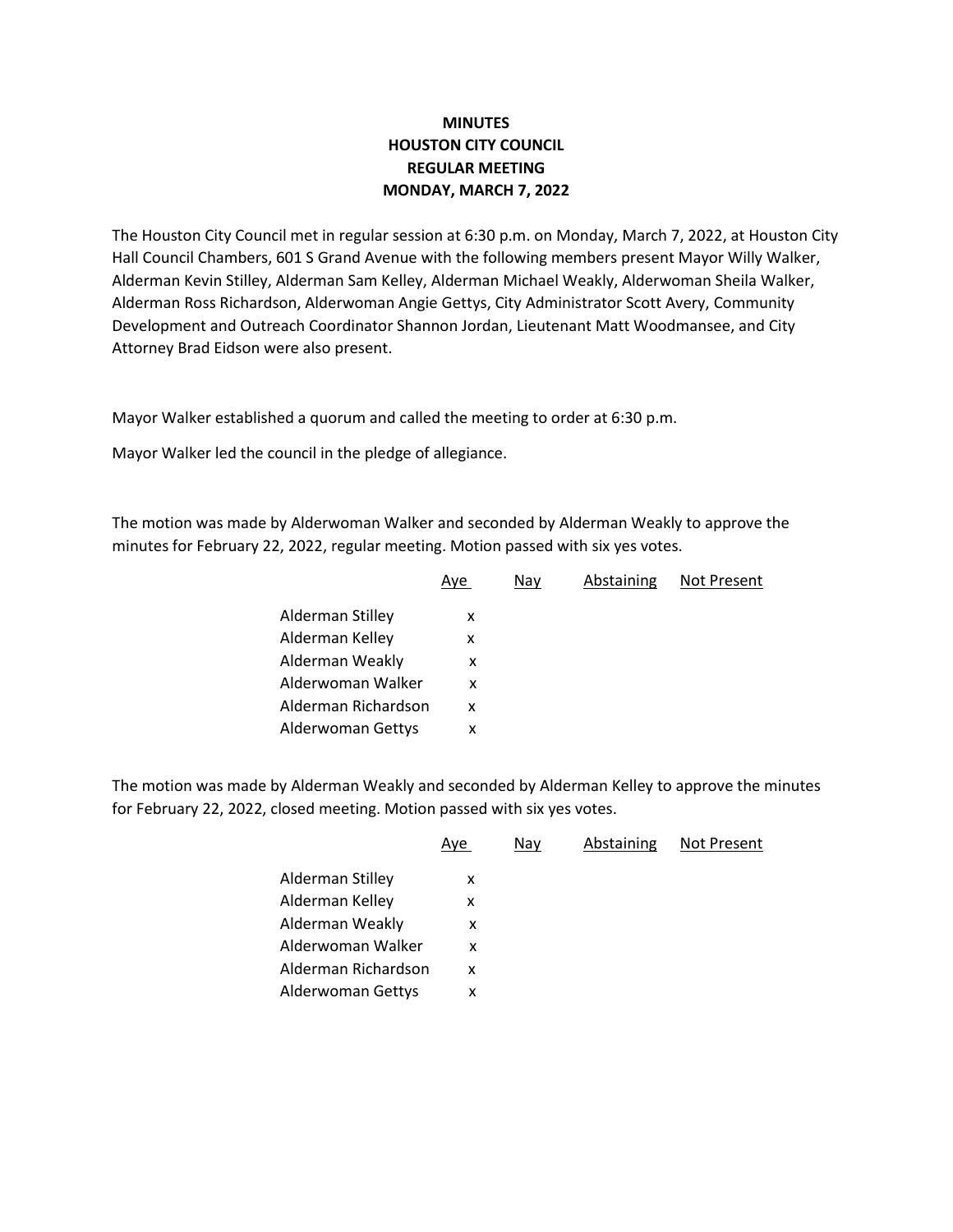The motion was made by Alderman Weakly and seconded by Alderwoman Walker to approve payroll of February 28, 2022. Motion passed with six yes votes.

|                     | Aye | Nay | Abstaining | <b>Not Present</b> |
|---------------------|-----|-----|------------|--------------------|
| Alderman Stilley    | x   |     |            |                    |
| Alderman Kelley     | x   |     |            |                    |
| Alderman Weakly     | x   |     |            |                    |
| Alderwoman Walker   | x   |     |            |                    |
| Alderman Richardson | x   |     |            |                    |
| Alderwoman Gettys   | x   |     |            |                    |
|                     |     |     |            |                    |

The motion was made by Alderman Kelley and seconded by Alderman Stilley to approve invoices from March 4 and March 7. Motion passed with six yes votes.

|                     | Aye | Nay | Abstaining | Not Present |
|---------------------|-----|-----|------------|-------------|
| Alderman Stilley    | x   |     |            |             |
| Alderman Kelley     | х   |     |            |             |
| Alderman Weakly     | x   |     |            |             |
| Alderwoman Walker   | X   |     |            |             |
| Alderman Richardson | X   |     |            |             |
| Alderwoman Gettys   | x   |     |            |             |

Bill 102 to become Ordinance 2022-102 MO Highways and Transportation Commission. The motion was made by Alderman Weakly and seconded by Alderwoman Walker to place Bill 102 on first reading by title only. Motion passed with six roll call votes.

|                     | Aye | Nav | Abstaining | Not Present |
|---------------------|-----|-----|------------|-------------|
| Alderman Stilley    | x   |     |            |             |
| Alderman Kelley     | x   |     |            |             |
| Alderman Weakly     | x   |     |            |             |
| Alderwoman Walker   | x   |     |            |             |
| Alderman Richardson | x   |     |            |             |
| Alderwoman Gettys   | x   |     |            |             |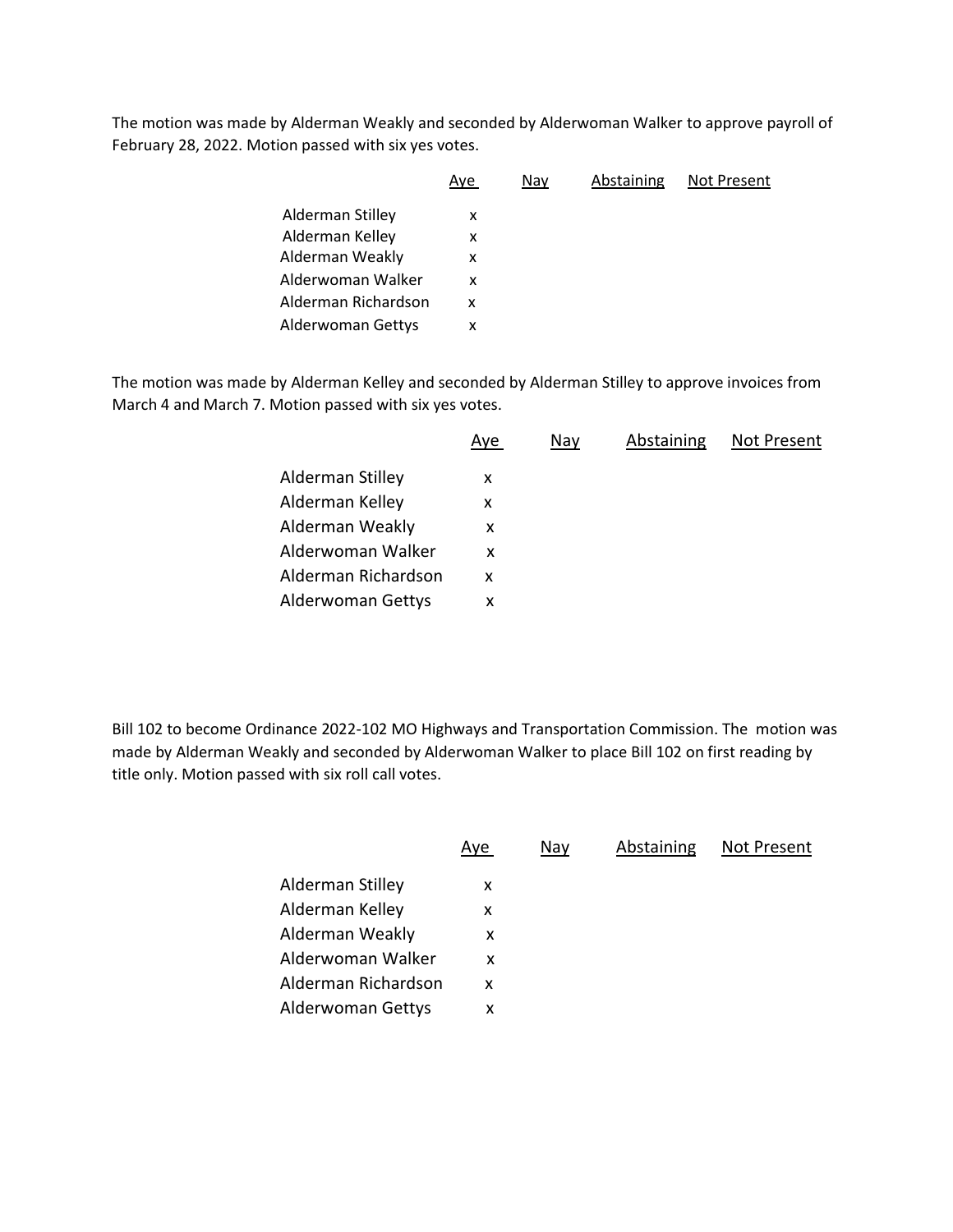Bill 102 to become Ordinance 2022-102 MO Highways and Transportation Commission. The motion was made by Alderman Richardson and seconded by Alderwoman Walker to place Bill 102 on second reading by title only. Motion passed with six roll call votes.

|                     | Aye | Nay | Abstaining | Not Present |
|---------------------|-----|-----|------------|-------------|
| Alderman Stilley    | x   |     |            |             |
| Alderman Kelley     | x   |     |            |             |
| Alderman Weakly     | x   |     |            |             |
| Alderwoman Walker   | x   |     |            |             |
| Alderman Richardson | x   |     |            |             |
| Alderwoman Gettys   | x   |     |            |             |

Bill 103 to become Ordinance 2022-103 MFFCIP. The motion was made by Alderman Richardson and seconded by Alderwoman Gettys to place Bill on first reading by title only. Motion passed with six roll call votes.

|                     | <u>Aye</u> | Nay | Abstaining | Not Present |
|---------------------|------------|-----|------------|-------------|
| Alderman Stilley    | х          |     |            |             |
| Alderman Kelley     | х          |     |            |             |
| Alderman Weakly     | x          |     |            |             |
| Alderwoman Walker   | x          |     |            |             |
| Alderman Richardson | X          |     |            |             |
| Alderwoman Gettys   | x          |     |            |             |
|                     |            |     |            |             |

Bill 103 to become Ordinance 2022-103 MFFCIP. The motion was made by Alderman Richardson and seconded by Alderwoman Gettys to place Bill on second reading by title only. Motion passed with six roll call votes.

|                     | Aye | Nay | Abstaining | Not Present |
|---------------------|-----|-----|------------|-------------|
| Alderman Stilley    | X   |     |            |             |
| Alderman Kelley     | x   |     |            |             |
| Alderman Weakly     | x   |     |            |             |
| Alderwoman Walker   | x   |     |            |             |
| Alderman Richardson | X   |     |            |             |
| Alderwoman Gettys   | х   |     |            |             |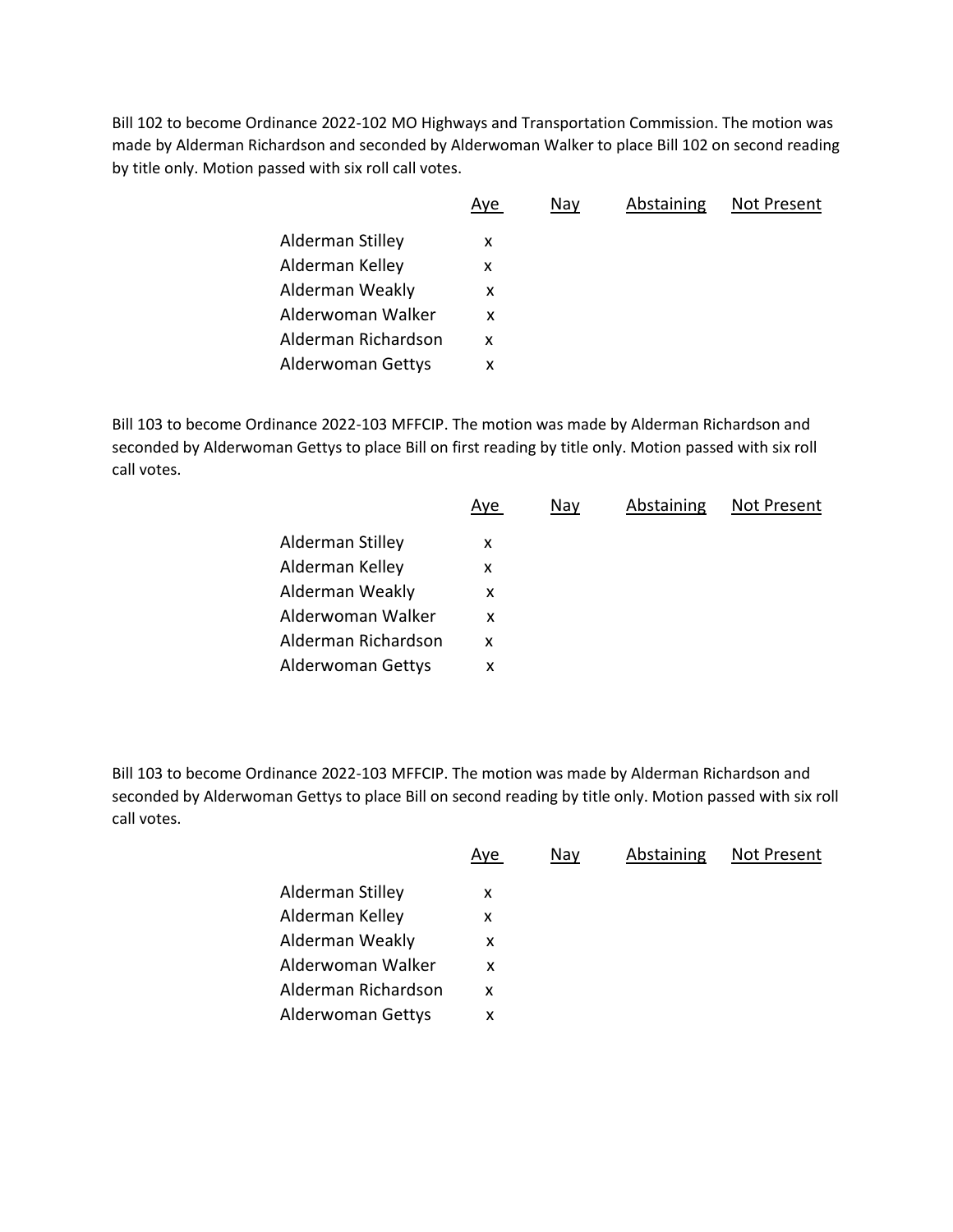The motion was made by Alderman Kelley and seconded by Alderwoman Walker for first reading by title only for Resolution 2022-100R. Motion passed with six roll call votes. Second reading tabled for next meeting.

|                     | <u>Aye</u> | Nay | Abstaining | Not Present |
|---------------------|------------|-----|------------|-------------|
| Alderman Stilley    | X          |     |            |             |
| Alderman Kelley     | x          |     |            |             |
| Alderman Weakly     | X          |     |            |             |
| Alderwoman Walker   | X          |     |            |             |
| Alderman Richardson | x          |     |            |             |
| Alderwoman Gettys   | х          |     |            |             |
|                     |            |     |            |             |

The motion was made by Alderman Richardson and seconded by Alderman Weakly to approve the Macqueen Equipment bid for airbags in the amount of \$12,185.65. Motion passed with six yes votes.

|                     | <u>Aye</u> | Nay | Abstaining | Not Present |
|---------------------|------------|-----|------------|-------------|
| Alderman Stilley    | х          |     |            |             |
| Alderman Kelley     | х          |     |            |             |
| Alderman Weakly     | X          |     |            |             |
| Alderwoman Walker   | X          |     |            |             |
| Alderman Richardson | X          |     |            |             |
| Alderwoman Gettys   | x          |     |            |             |

The motion was made by Alderman Kelley and seconded by Alderman Richardson to adjourn at 7:07 p.m. Motion passed with six yes votes.

| Alderman Stilley<br>X<br>Alderman Kelley<br>x<br>Alderman Weakly<br>X<br>Alderwoman Walker<br>x | Not Present |
|-------------------------------------------------------------------------------------------------|-------------|
|                                                                                                 |             |
|                                                                                                 |             |
|                                                                                                 |             |
|                                                                                                 |             |
| Alderman Richardson<br>x                                                                        |             |
| Alderwoman Gettys<br>x                                                                          |             |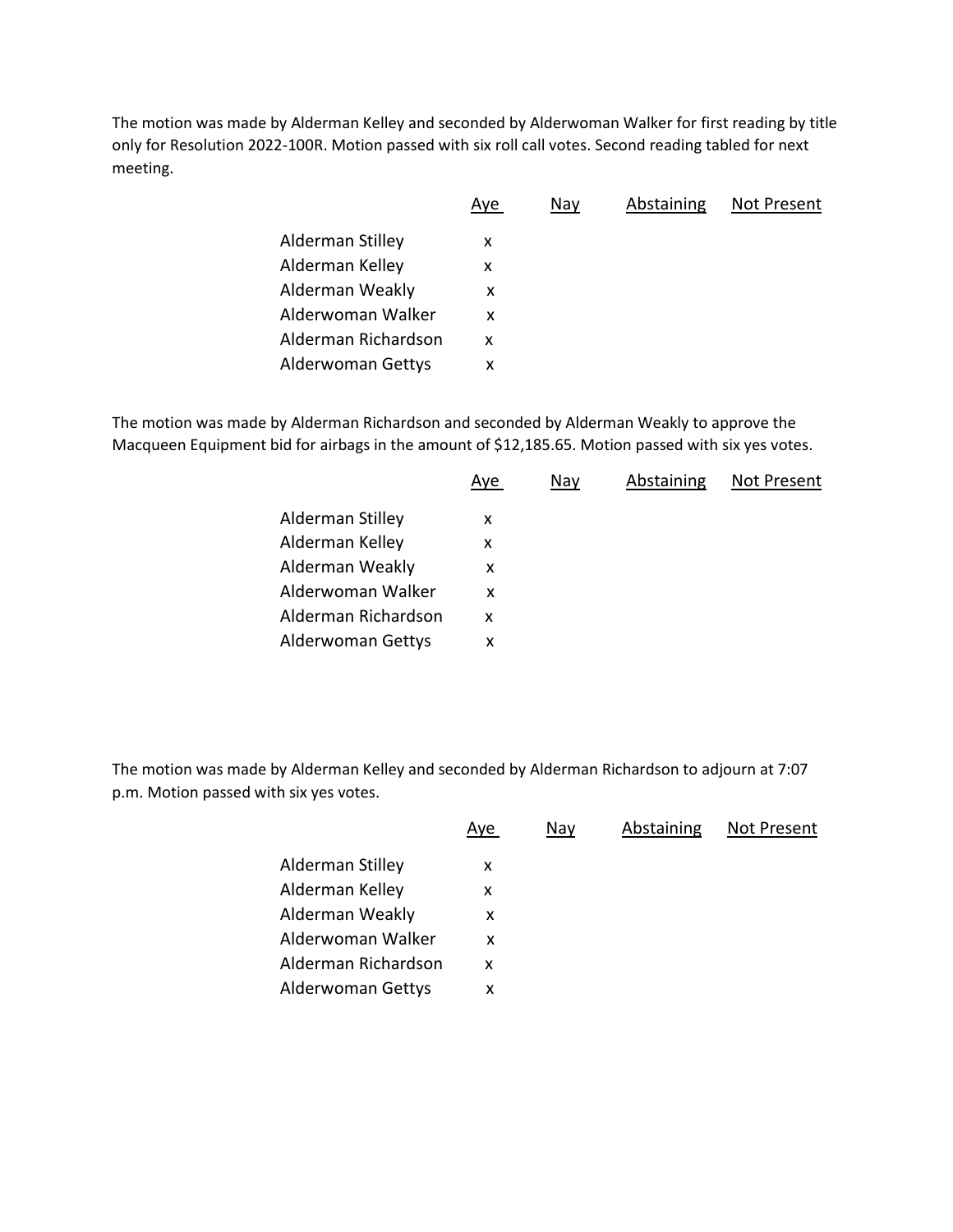Minutes Taken By

Mayor

Attest:

City Clerk